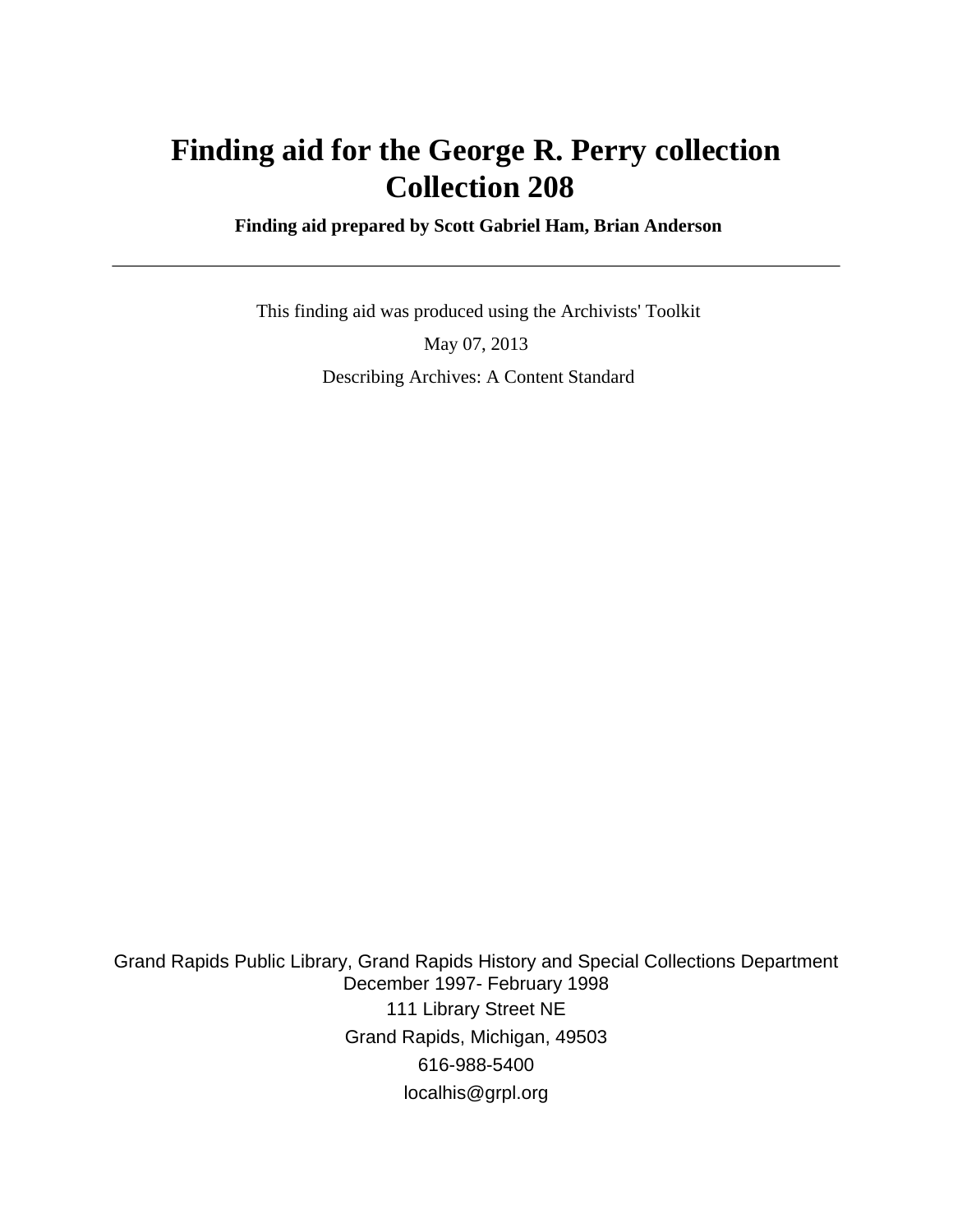# **Table of Contents**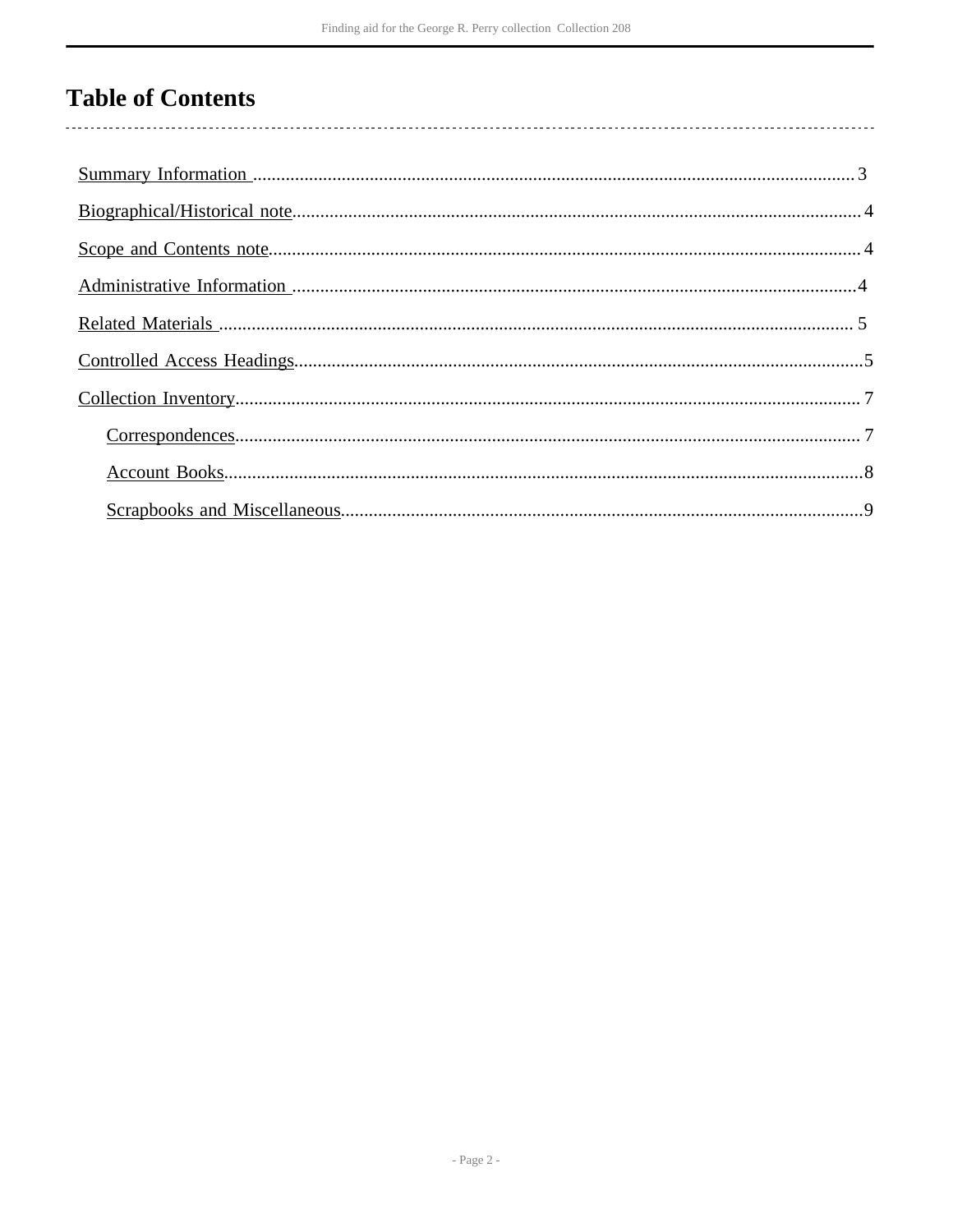# <span id="page-2-0"></span>**Summary Information**

| <b>Repository</b> | Grand Rapids Public Library, Grand Rapids History and Special<br><b>Collections Department</b>                                                                                                                                                                                                                                                                                                                                                                                                                                                                                                                                                                                                   |
|-------------------|--------------------------------------------------------------------------------------------------------------------------------------------------------------------------------------------------------------------------------------------------------------------------------------------------------------------------------------------------------------------------------------------------------------------------------------------------------------------------------------------------------------------------------------------------------------------------------------------------------------------------------------------------------------------------------------------------|
| <b>Creator</b>    | Perry, George R, 1849-1927                                                                                                                                                                                                                                                                                                                                                                                                                                                                                                                                                                                                                                                                       |
| <b>Title</b>      | George R. Perry collection                                                                                                                                                                                                                                                                                                                                                                                                                                                                                                                                                                                                                                                                       |
| Date [inclusive]  | 1897-1959                                                                                                                                                                                                                                                                                                                                                                                                                                                                                                                                                                                                                                                                                        |
| <b>Extent</b>     | 6.0 Linear feet 11 boxes                                                                                                                                                                                                                                                                                                                                                                                                                                                                                                                                                                                                                                                                         |
| Language          | English                                                                                                                                                                                                                                                                                                                                                                                                                                                                                                                                                                                                                                                                                          |
| <b>Abstract</b>   | George R. Perry (1849-1927) was a Grand Rapids, Michigan businessman<br>and politician. He served as mayor of Grand Rapids from 1898 to<br>1902. The collection includes letter press books, newspaper clippings,<br>correspondence, account books and accounting files. The material<br>deals mainly with political affairs with the account books relating to<br>Perry's business interests. During Perry's time as mayor he was involved<br>in the Grand Rapids water scandal, relating to bonds issued to fund<br>construction of a water pipeline from Lake Michigan to Grand Rapids.<br>The correspondence in this collection deals mostly with questions<br>regarding the water pipeline. |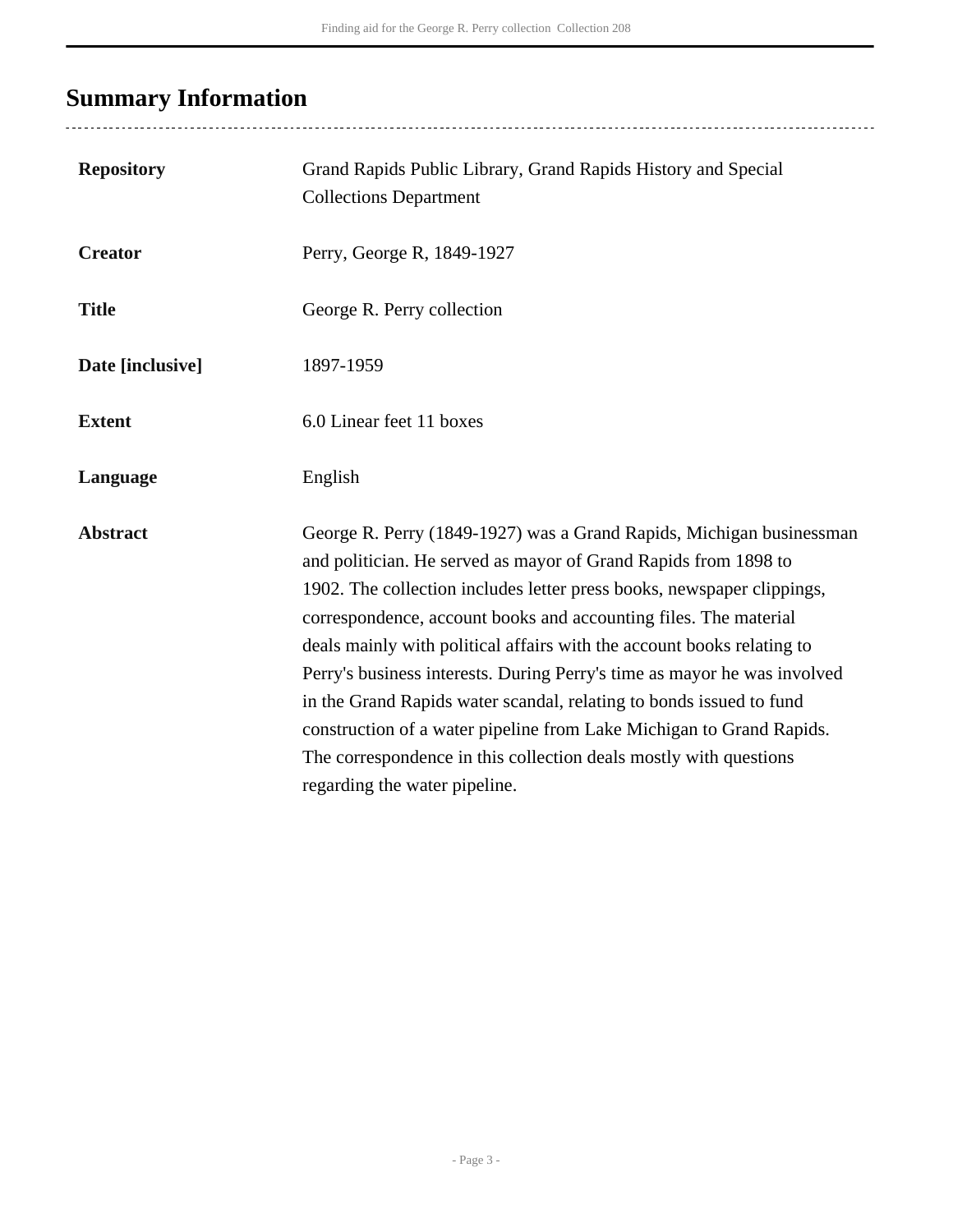## <span id="page-3-0"></span>**Biographical/Historical note**

George R. Perry (1849-1927) was the son of George H. Perry and Hannah Perry. George Sr. was "prominently identified" with the fur business in Detroit, but did not settle there until after the family had lived in Bridgeport, Connecticut, where George Jr. was born. George Jr. was educated mostly in the Detroit area public school system and completed his high school career in 1864, whereupon he was apprenticed in the druggist's trade. Mr. Perry made the druggist's business his own until 1874, when he married Miss Jennie Blake and moved to Chicago. Perry soon came to Grand Rapids for the position of a bookkeeper for a wholesale grocer firm, eventually becoming a member of the firm and later having his name tacked onto the firm's title.

In 1891, Perry left the firm of Hawkins and Perry to run his own grocery business all throughout the remainder of his life, despite his political career. George R. Perry, a card-carrying Democrat, held the position of Grand Rapids city treasurer from 1886 through 1896. In 1898, Perry was elected mayor of Grand Rapids, serving until 1902, the duration of two terms. Perry's claim to fame, however, came in a most unfortunate way, as he was supposedly involved in a public bonds scandal in the early nineteenhundreds. Perry was never convicted of the charge, and remained active in politics for much of the rest of his life, although he was never elected mayor again. Besides his political and business dealings, Perry was also a prominent member of the local chapter of the brotherhood of masonry, as well as of the Knights of Pythias. Perry died at the age of 78 in his Grand Rapids home, leaving behind, by way of children, a Miss Jeanette Perry.

## <span id="page-3-1"></span>**Scope and Contents note**

The collection's content deals mainly with political affairs; the paper clippings and correspondences being, for the most part, political in nature. The bulk of the collection and its material dates from 1897 to 1904, except for the business accounts, which continue through 1959. The correspondences deal mostly with questions concerning the fraudulent water pipeline plan, although there are no incriminating papers to speak against the honor of mayor Perry. In addition to the correspondence, there is a file of miscellaneous papers, such as personal memos, that are undated.

## <span id="page-3-2"></span>**Administrative Information**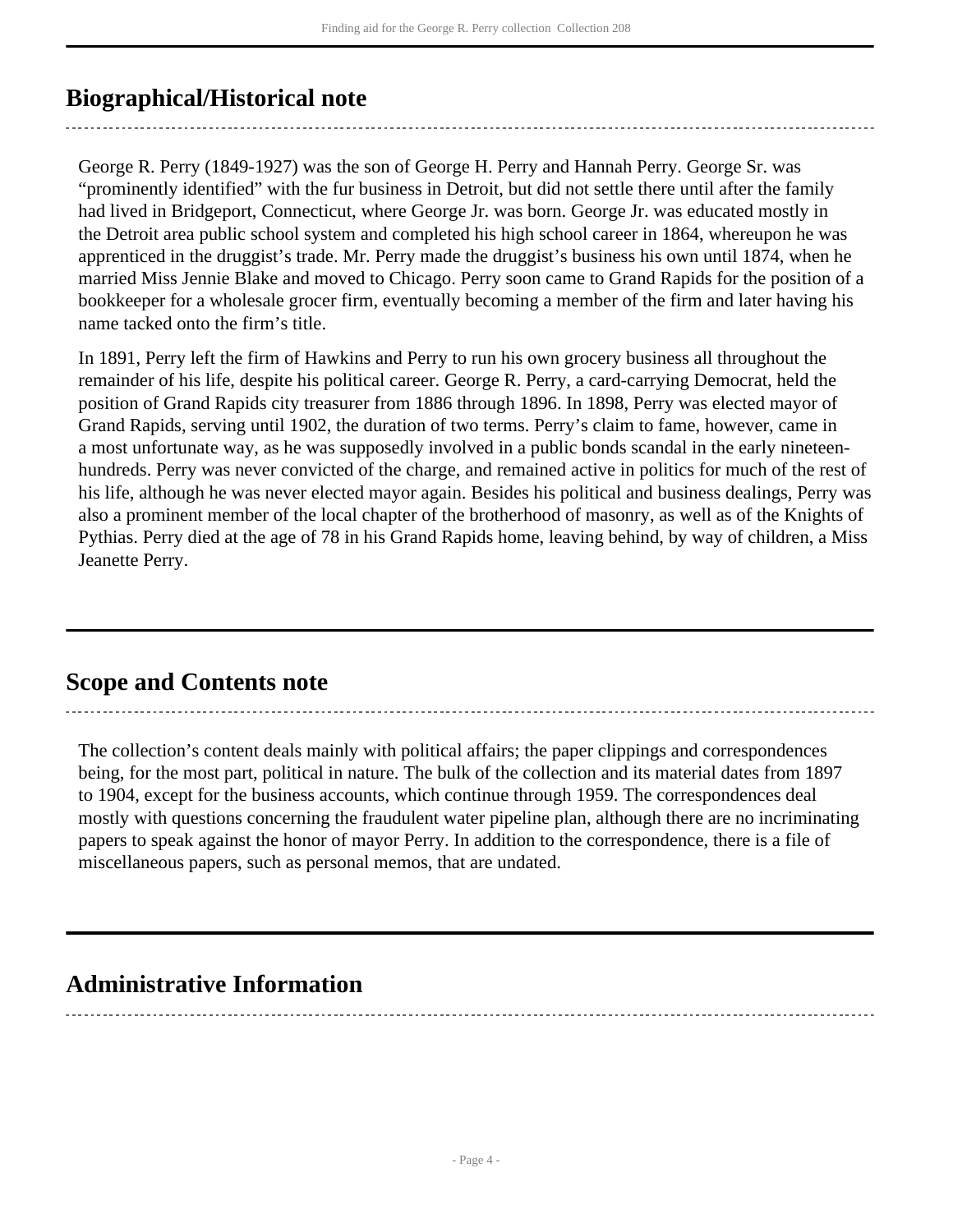#### **Publication Information**

Grand Rapids Public Library, Grand Rapids History and Special Collections Department December 1997- February 1998

#### **Immediate Source of Acquisition note**

Michael J. DeVries, accession number 1993.045

## <span id="page-4-0"></span>**Related Materials**

#### **Related Archival Materials note**

See collection 186, the Edwin Pettis family papers for additional information relating to the water scandal.

See also Collection 303, City of Grand Rapids (Michigan) Records at the Grand Rapids Public Library, for other information on Perry as Mayor or on the water scandal.

### <span id="page-4-1"></span>**Controlled Access Headings**

#### **Genre(s)**

- business records
- office files

#### **Geographic Name(s)**

- Grand Rapids (Mich.) -- History
- Grand Rapids (Mich.) -- Politics and Government

#### **Personal Name(s)**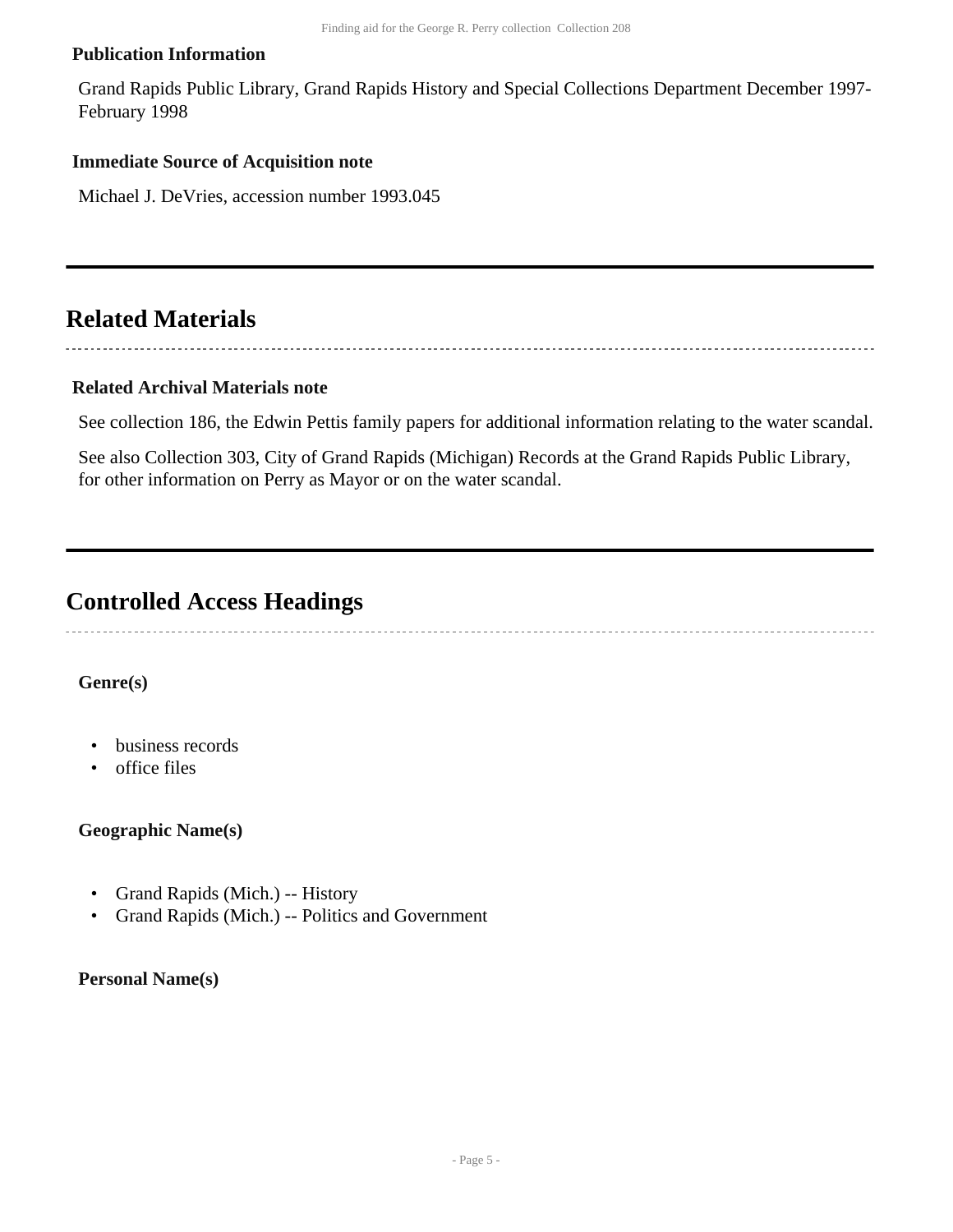• Perry, George R, 1849-1927

### **Subject(s)**

- Municipal water supply -- Michigan -- Grand Rapids
- Political corruption -- Michigan -- Grand Rapids -- History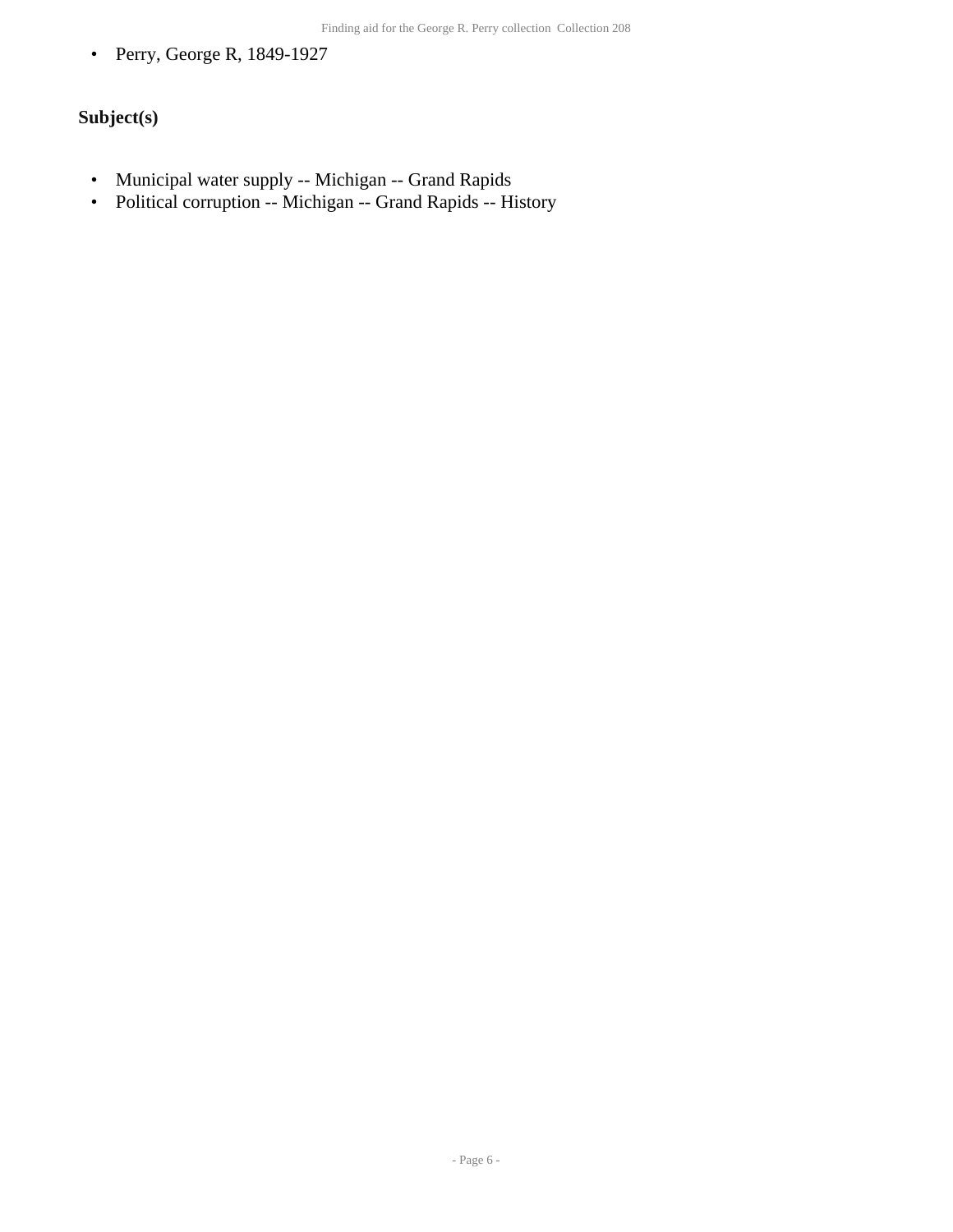# <span id="page-6-0"></span>**Collection Inventory**

<span id="page-6-1"></span>

| <b>Series I Correspondences 1897-1904</b> |              |                |
|-------------------------------------------|--------------|----------------|
|                                           | <b>Box</b>   | <b>Folder</b>  |
| Correspondences 1897                      | $\mathbf{1}$ | $\mathbf{1}$   |
| Correspondences 1898                      | $\mathbf{1}$ | $\overline{2}$ |
| Correspondences 1898                      | $\mathbf{1}$ | $\overline{3}$ |
| Correspondences 1899                      | $\mathbf{1}$ | $\overline{4}$ |
| Correspondences 1900                      | $\mathbf{1}$ | 5              |
| Correspondences 1900                      | $\mathbf{1}$ | 6              |
| Correspondences 1901                      | $\mathbf{1}$ | $\overline{7}$ |
| Correspondences 1901                      | $\mathbf{1}$ | 8              |
| Correspondences 1902                      | $\mathbf{1}$ | 9              |
| Correspondences 1904                      | $\mathbf{1}$ | 10             |
| Correspondences, undated                  | $\mathbf 1$  | 11             |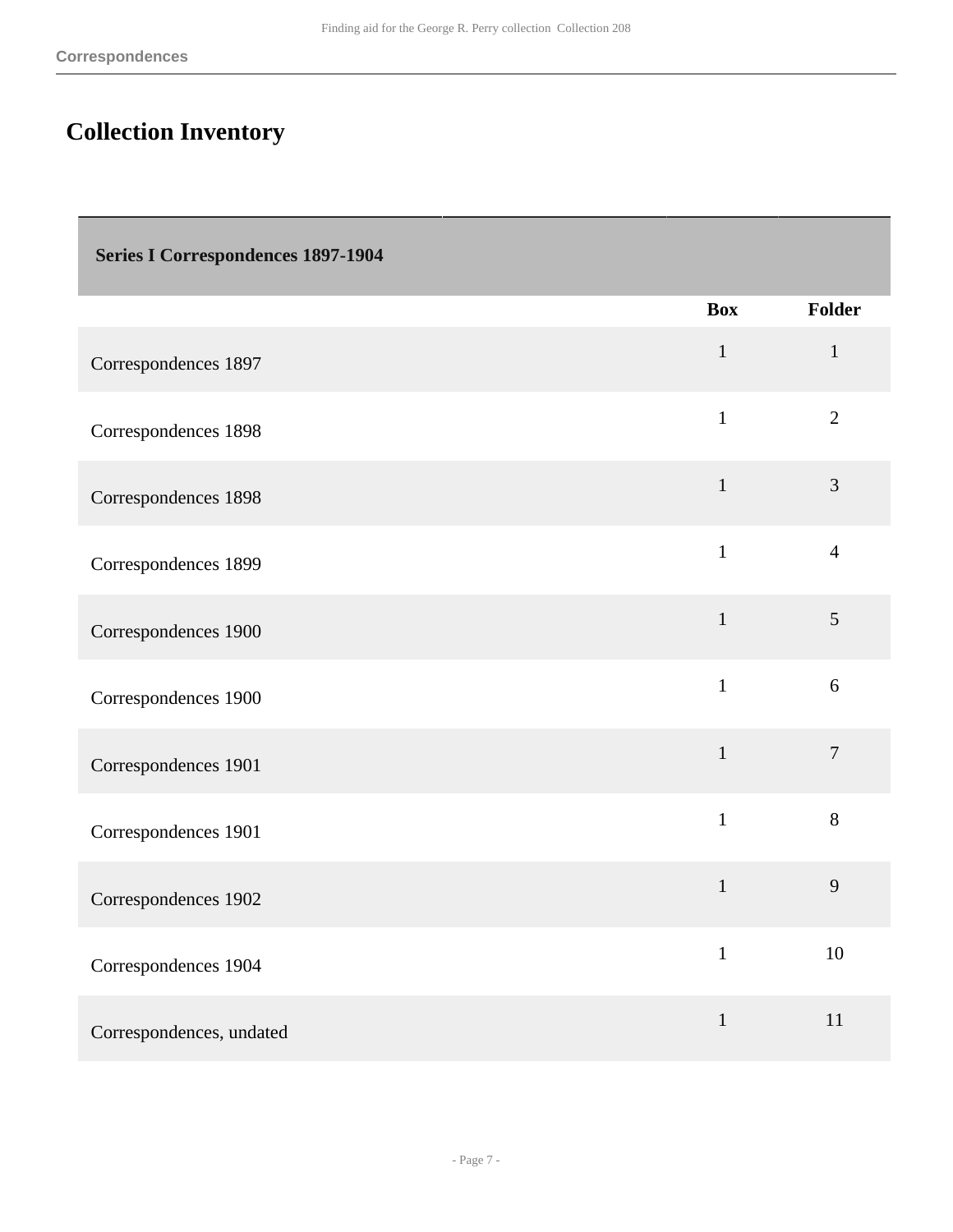### Letter Press Books

<span id="page-7-0"></span>

|                                          | <b>Box</b>       |
|------------------------------------------|------------------|
| Letter Press Books 1897-1898             | 8                |
| Letter Press Books 1898-1899             | $\boldsymbol{7}$ |
| Letter Press Books 1899-1900             | 10               |
| Letter Press Books 1900-1901             | 9                |
| Letter Press Books 1898-1902             | 9                |
| Letter Press Books 1914                  | 5                |
| <b>Series II Account Books</b>           |                  |
|                                          | <b>Box</b>       |
| Account Books 1914-1926                  | $\overline{2}$   |
| Account Books May 1914-March 1922        | 3                |
| Account Books July 1926-Dec. 1927        | 3                |
| Account Books January 1928-February 1929 | $\mathfrak{Z}$   |
| Account Books March 1929-December 1930   | $\mathfrak{Z}$   |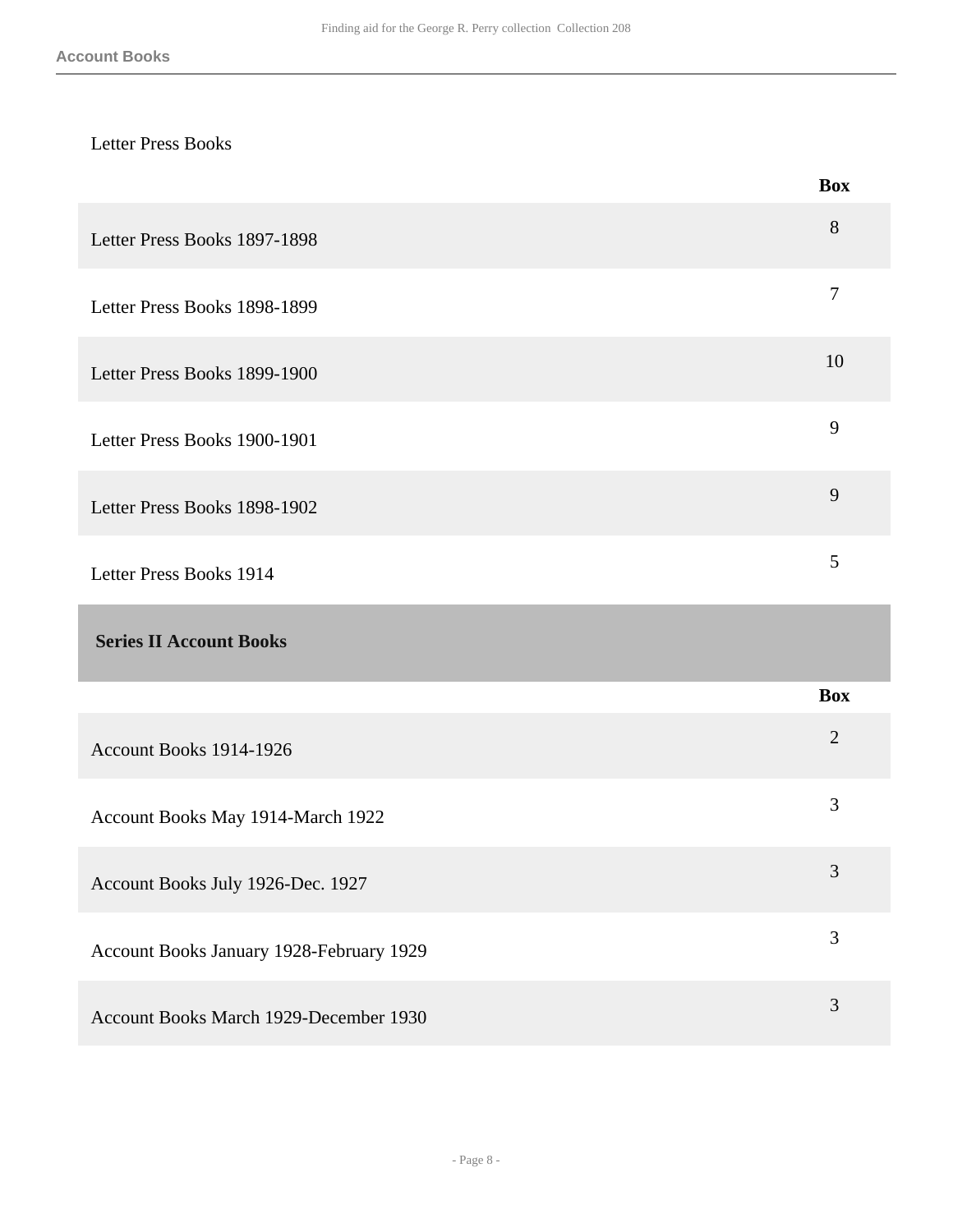<span id="page-8-0"></span>

| Account Books January 1929-October 1931                                                                                                                                                                                                                                                         |                | 3              |
|-------------------------------------------------------------------------------------------------------------------------------------------------------------------------------------------------------------------------------------------------------------------------------------------------|----------------|----------------|
| Account Books January 1955-October 1959                                                                                                                                                                                                                                                         |                | $\overline{7}$ |
|                                                                                                                                                                                                                                                                                                 | <b>Box</b>     | <b>Folder</b>  |
| Oversized Loose Account Sheets 1938-1952                                                                                                                                                                                                                                                        | 4              | 1              |
|                                                                                                                                                                                                                                                                                                 |                | <b>Box</b>     |
| Small loose ledger sheets                                                                                                                                                                                                                                                                       |                | $\tau$         |
| Small loose ledger sheets                                                                                                                                                                                                                                                                       |                | 8              |
| Small loose ledger sheets                                                                                                                                                                                                                                                                       |                | 10             |
| Small loose ledger sheets                                                                                                                                                                                                                                                                       |                | 11             |
| <b>Series III Scrapbooks and Miscellaneous</b>                                                                                                                                                                                                                                                  |                |                |
|                                                                                                                                                                                                                                                                                                 |                | <b>Box</b>     |
| First Annual Message of Hon. George R. Perry, Mayor, to the Common Council of<br>the City of Grand Rapids, Michigan. Together with Special Reports of the Council<br>Committees. G.R. : West Michigan Printing Co., 1899. Formerly MKG352.G761.P4i, 00.<br>[3091].1 Added 3/20/2008 May 1, 1899 |                | 3              |
| Scrapbook 1912                                                                                                                                                                                                                                                                                  |                | 11             |
|                                                                                                                                                                                                                                                                                                 | <b>Box</b>     | <b>Folder</b>  |
| Miscellaneous Papers. Unprocessed.                                                                                                                                                                                                                                                              | $\mathfrak{Z}$ | 3              |